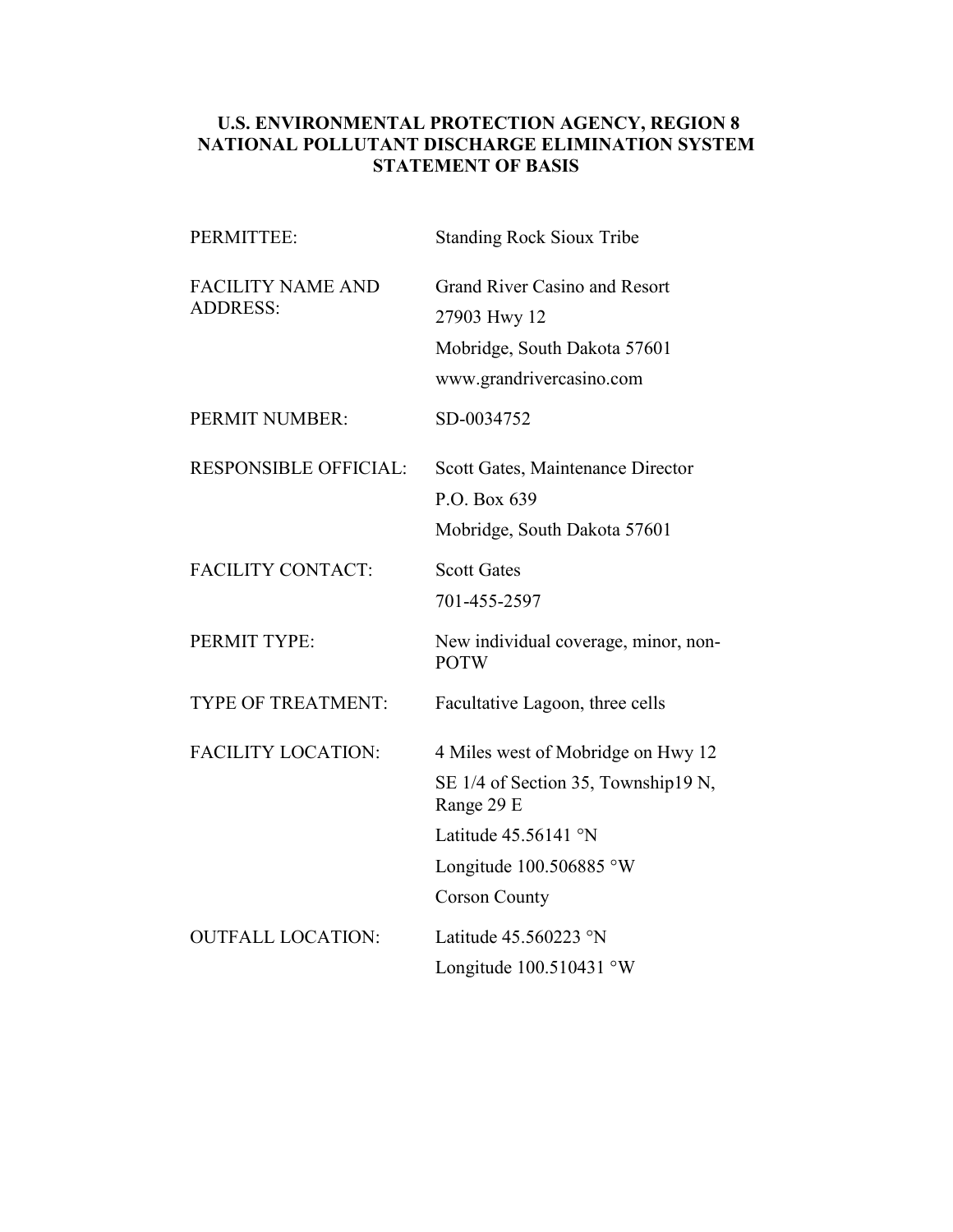# **1. INTRODUCTION**

This statement of basis (SoB) is for the issuance of a NPDES permit to the Standing Rock Sioux Tribe, for the Grand River Casino and Resort (the Facility). The Permit establishes discharge limitations for any discharge of water from the Facility. The SoB explains the nature of the discharges, and the EPA's decisions for limiting the pollutants in the wastewater, as well as the regulatory and technical basis for these decisions.

The EPA Region 8 is the permitting authority for facilities located in Indian country, as defined in 18 U.S.C. § 1151, located within Region 8 states, and supports implementation of federal environmental laws consistent with the federal trust responsibility, the government-to-government relationship, and the EPA's 1984 Indian Policy.

### **2. BACKGROUND INFORMATION**

The Grand River Casino and Resort was previously covered under the EPA National Pollutant Discharge Elimination System (NPDES) Lagoon General Permit (LGP), previous permit number NDG589306. The change from LGP coverage to individual coverage was made to provide more specific and inclusive information on casino and resort characteristics; such as: a detailed fact sheet regarding casino configuration; language specific to the flows from the casino and resort which may include industrial laundry, golf courses, swimming pools, restaurants, gas stations, car washes, RV parks; language on grease trap controls and/or lift station controls; and the ability to include compliance schedules or make modifications, which were not possible under the LGP. With this issuance the Facility will be covered under an individual NPDES permit, SD-0034752.

### 2.1. Facility Description

The Grand River Casino and Resort features a 40-room lodge and restaurant, with a conference center and event facility, located 4 miles west of Mobridge, South Dakota on Highway 12. The Facility is adjacent to the Bay at Grand River, a 70-site campground with showers, RV dump station, convenience store, and fish cleaning station. While the Bay at Grand River is not connected by any service linkages to the Facility, the Facility does accept septage from pumper trucks via a manhole located near treatment cell 1 (see Figure 1).

The Facility is situated on the bluff, at approximately  $\sim$ 1,770 feet, 100+ feet in elevation above the shore of Lake Oahe (oh-WAH'-hee). The Facility periodically discharges treated effluent, downhill via 8" PVC piping, to an unnamed dry tributary which discharges into Claymore Creek, an inlet of Lake Oahe. The distance to Claymore Creek is approximately 0.33 miles.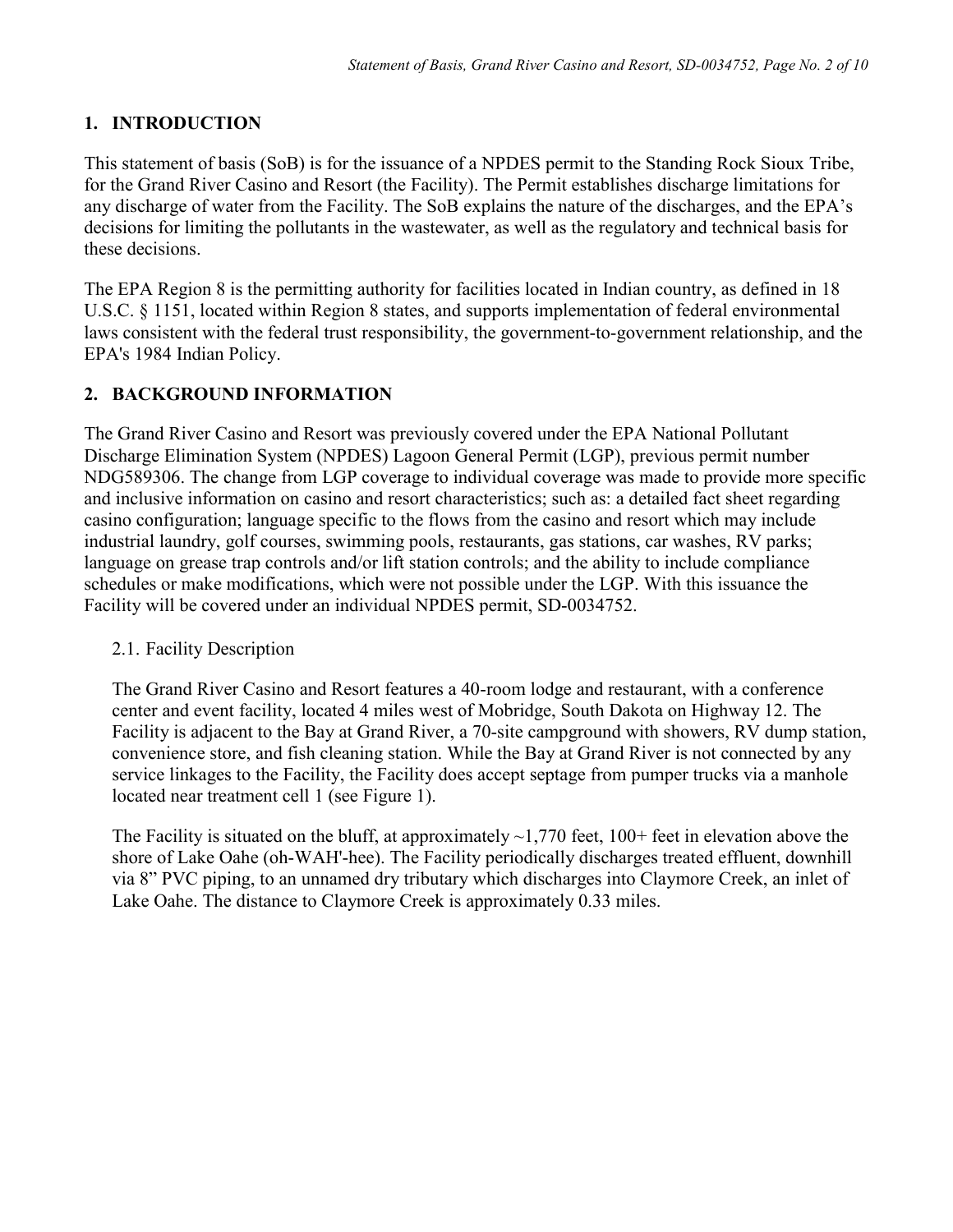

Figure 1 - Aerial Image – Grand River Casino and Resort

Figure 2 - Aerial Image – Topographic map

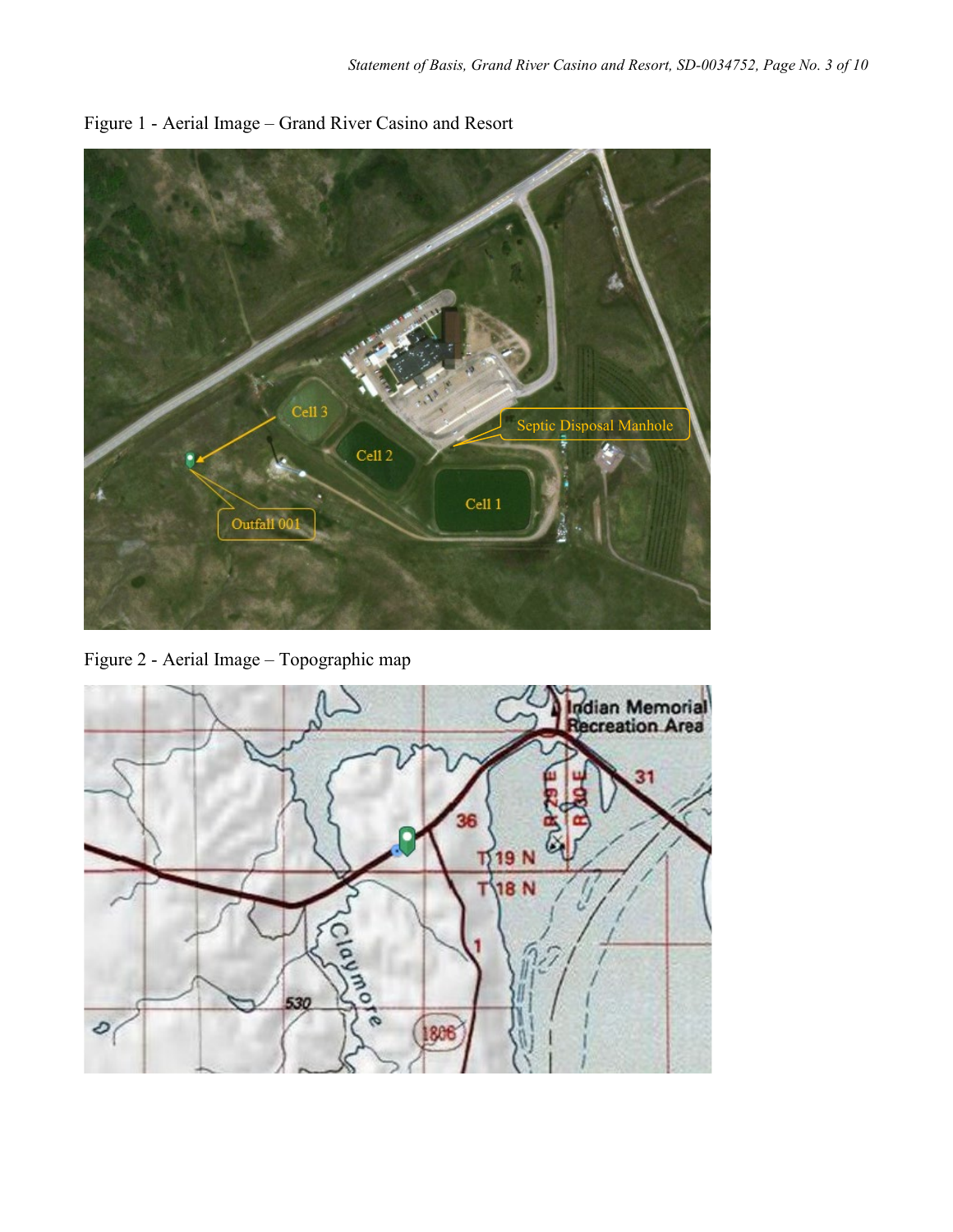#### 2.2. Treatment Process

The Facility utilizes a three-cell facultative lagoon for treatment of wastewater from the casino, resort, guests and staff, as well as the hauled septage. The wastewater is held in the three-cell facultative wastewater lagoon system; the cells operate in series. Cells 1 ( $\sim$ 2.25 acres) and 3 ( $\sim$ .85 acres) were constructed in 2003, cell 2 (~1 acre) was constructed in 2004. All three cells have a polyethylene liner below a bentonite liner, and cell 1 can be bypassed if maintenance is necessary. During the previous permit cycle, the Facility was permitted under a quarterly monitoring schedule. For this Permit issuance the quarterly monitoring requirement will remain.

#### 2.3. Chemicals Used

No use of chemicals was reported for the treatment of the wastewater. The lagoon utilizes aerobic and anaerobic natural biological processes for treatment.

### *3.* **WATER QUALITY CONSIDERATIONS**

### 3.1. Description of Receiving Water

The Grand River begins in central South Dakota, continues through the Standing Rock Reservation and flows north into North Dakota in the United States. Formerly the Grand River, Lake Oahe is a large reservoir behind Oahe Dam on the Missouri River. The lake is named for the 1874 Oahe Indian Mission. The dammed lake has an area of 370,000 acres and a maximum depth of 205 ft.

Discharges from the Facility are routed through 8" PVC piping from Cell 3 to the Outfall 001 location where effluent goes into an unnamed ditch. The ditch parallels U.S. Hwy 12 and flows southeast until the junction with Claymore Creek. Claymore Creek is a tributary to the Grand River/Lake Oahe.

The Standing Rock Sioux Tribe does not have approved water quality standards; therefore, the EPA has reviewed the anticipated uses of the lake and made the determination that recreation and agricultural uses need to be protected. The EPA utilized recommended criteria and considered adjoining state water quality standards for the derivation of permit limitations.

The state of South Dakota, which borders the Standing Rock Reservation, has not been granted authority to administer any portions of the Clean Water Act (CWA) within tribal boundaries. Consideration of South Dakota water quality standards does not grant or infer any rights to the state of South Dakota.

### **4. PERMIT HISTORY**

This is the first issuance of an individual NPDES permit for this Facility. The Facility was previously permitted under the LGP with a permission to discharge requirement. With the reissuance of the LGP in 2016, casinos were excluded from permit coverage, and therefore, the facility is now being covered individually.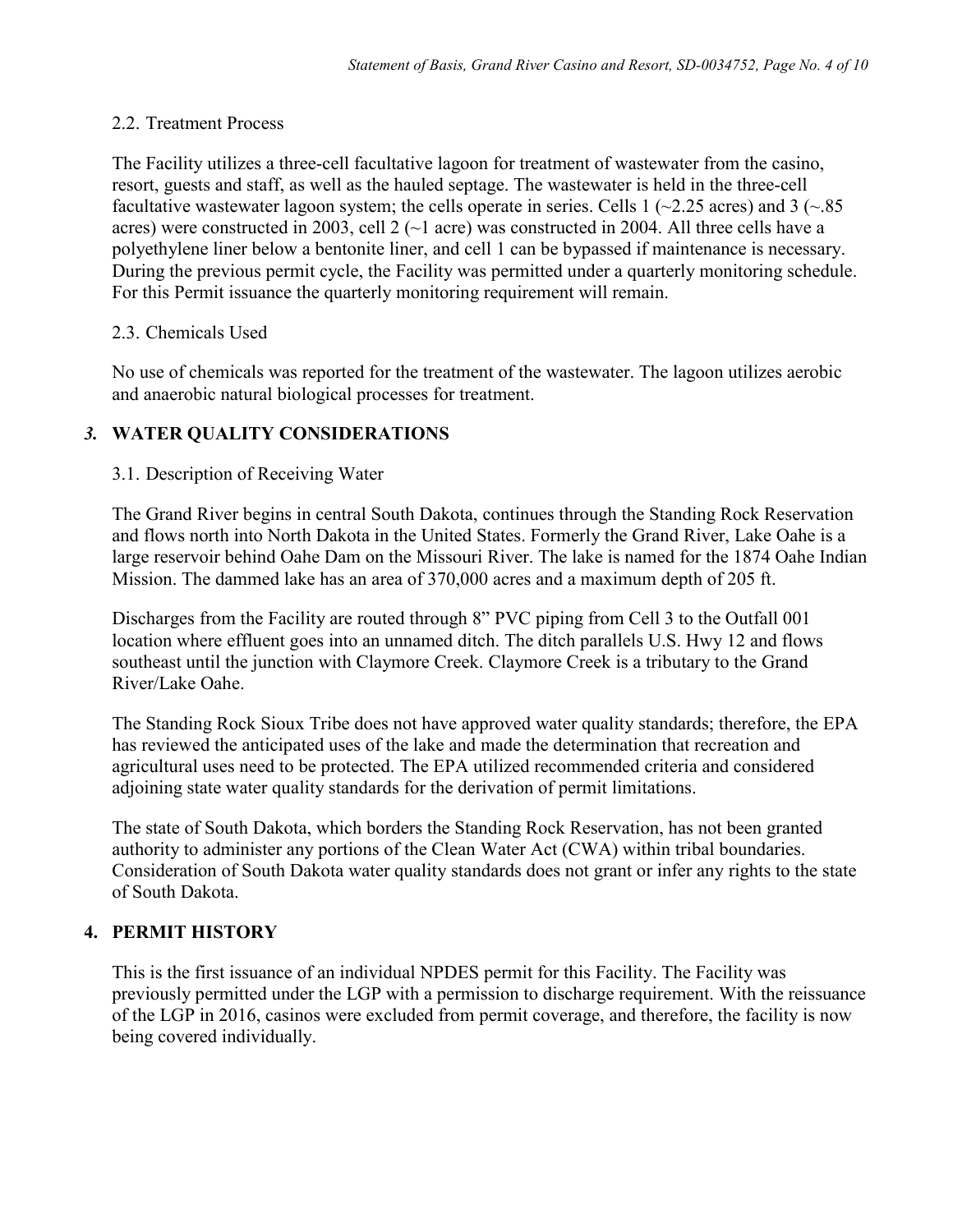### *Recent Changes*

Previously the Facility's discharge traveled downhill from the third lagoon to a culvert under U.S. Hwy 12, to an unnamed tributary on the northside of the highway. Concerns about the culvert's integrity were noted by the South Dakota Department of Transportation (SDDOT), and in 2017 the Facility made modifications to the discharge pipe and flow. The discharge now travels on the southside of Hwy 12 and does not cross the SDDOT right of way until the confluence with Claymore Creek.

*Plant Performance and Compliance History*

In the last permit cycle, no discharges were reported.

### **5. MAJOR CHANGES FROM PREVIOUS PERMIT**

The previous 'permission to discharge' requirement from the LGP will not be continued with this individual Permit issuance.

Monitoring requirements for nutrient analysis will be included with this Permit issuance. Nutrient analysis is being included to provide baseline data for future permitting and water quality actions.

# **6. PROPOSED PERMIT LIMITATIONS**

Section 101(a)(2) of the CWA states "it is the national goal that wherever attainable, an interim goal of water quality which provides for the protection and propagation of fish, shellfish, and wildlife and provides for recreation in and on the water be achieved by July 1, 1983". Section 301 of the CWA requires the EPA to develop NPDES effluent limits through evaluating treatment technology standards and water quality standards (WQS). In the absence of applicable water quality standards, the EPA must conduct an evaluation of the Federal water quality criteria (WQC) and the assimilative capacity for the receiving stream (see 40 CFR § 304).

6.1. Technology Based Effluent Limitations (TBELs)

The National Secondary Standards (NSS) for secondary treatment (40 C.F.R. § 133) have been developed by the EPA to be economical and protective of water quality. While the NSS standards apply only to Publicly Owned Treatment Works (POTWs), the NSS will be referenced for establishing effluent limits based on professional judgement due to the similarity of the treatment system to a POTW. The EPA has not developed additional technological based effluent limitations that apply to discharges on the Standing Rock Reservation. Limitations based on Technology Based Effluent Limitations are noted in Table 1 with TBELs as the limit basis.

6.2. Water Quality Based Effluent Limitations (WQBELs)

The Standing Rock Sioux Tribe has not been approved by the EPA for Treatment as a State (TAS) and does not have established WQSs. Therefore, to achieve the CWA goal in the absence of Tribal WQS on the Reservation, the EPA relied on CWA § 301(b)(1)(C) in establishing WQBELs based on EPA's Section 304(a) recommended WQC to protect the above mentioned expected uses in the receiving waters.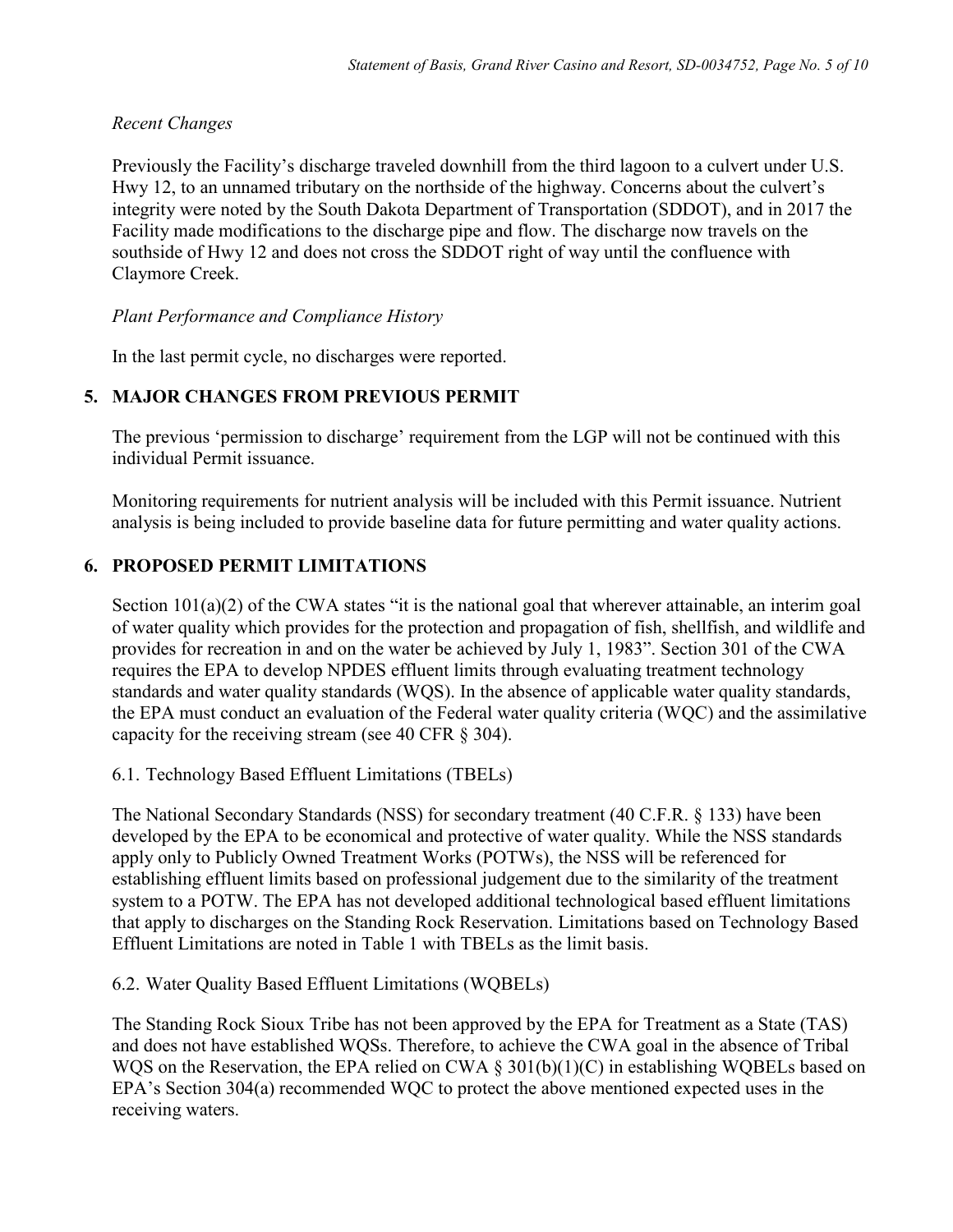Discharges from the Facility have the potential to reach recreation waters of Lake Oahe. The EPA considers the beneficial uses of the receiving waters to include aquatic life and recreation. Monitoring and limitations on *Escherichia coli* (*E. coli*) will be included in this permit, as well as monitoring for nutrients which may affect the health of Lake Oahe. Limitations based on Section 304(a) recommended WQC are noted in Table 1 with EPA criteria or guidance notations.

The EPA also considered South Dakota's water quality standards for Snake Creek, a similar creek north of Claymore Creek, to evaluate water quality criteria established for the area. SD criteria for the Snake Creek are protective of warmwater marginal fish life propagation and limited-contact recreation. In establishing effluent limits, the EPA utilized professional judgement and EPA Section 304(a) recommended WQC to protect Lake Oahe in the absence of Tribal WQSs, due to the anticipated recreation use on Lake Oahe and expected contaminants in casino effluents. EPA criteria was utilized because State WQS do not apply within the reservation boundaries. Additional factors in this decision are: the dilution in Lake Oahe, the distance to waters of the State, and the intermittent and infrequent nature of discharges from the Facility.

|                                                                                     | $30$ -Day  | $7-Day$    | Daily      | Limit Basis     |
|-------------------------------------------------------------------------------------|------------|------------|------------|-----------------|
| Characteristic                                                                      | Average a/ | Average a/ | Maximum a/ | $\underline{b}$ |
| Flow, mgd                                                                           | Report     | N/A        | Report     | N/A             |
| Biochemical Oxygen Demand (BOD <sub>5</sub> ),                                      |            |            |            |                 |
| mg/L                                                                                | 30         | 45         | N/A        | <b>TBEL</b>     |
| Total Suspended Solids (TSS), mg/L                                                  | 30         | 45         | N/A        | <b>TBEL</b>     |
| <i>Escherichia coli (E. coli)</i> , no./100 mL                                      | 126        | N/A        | 410        | PJ b/           |
| Oil and Grease (O&G), mg/L                                                          | N/A        | N/A        | 10         | P <sub>J</sub>  |
|                                                                                     |            |            |            | <b>EPA</b>      |
| The pH of the discharge shall not be less than 6.5 or greater than 9.0 at any time. |            |            |            | Criteria        |

| Table 1 - Effluent Limitations - Outfall 001 |
|----------------------------------------------|
|----------------------------------------------|

a/ See Definitions, Part 1.1., for definition of terms.

 $b/$  PJ = Professional Judgement

# **7. MONITORING REQUIREMENTS**

### 7.1. Self-Monitoring Requirements - Outfalls 001

Monitoring must be conducted according to test procedures approved under 40 CFR Part 136, unless other test procedures have been specified in this Permit. Sludge monitoring procedures shall be those specified in 40 CFR 503, or as specified in the Permit.

| Effluent Characteristic | Frequency       | Sample Type $a$ |
|-------------------------|-----------------|-----------------|
| Total Flow, mgd b/      | Every Discharge | Instantaneous   |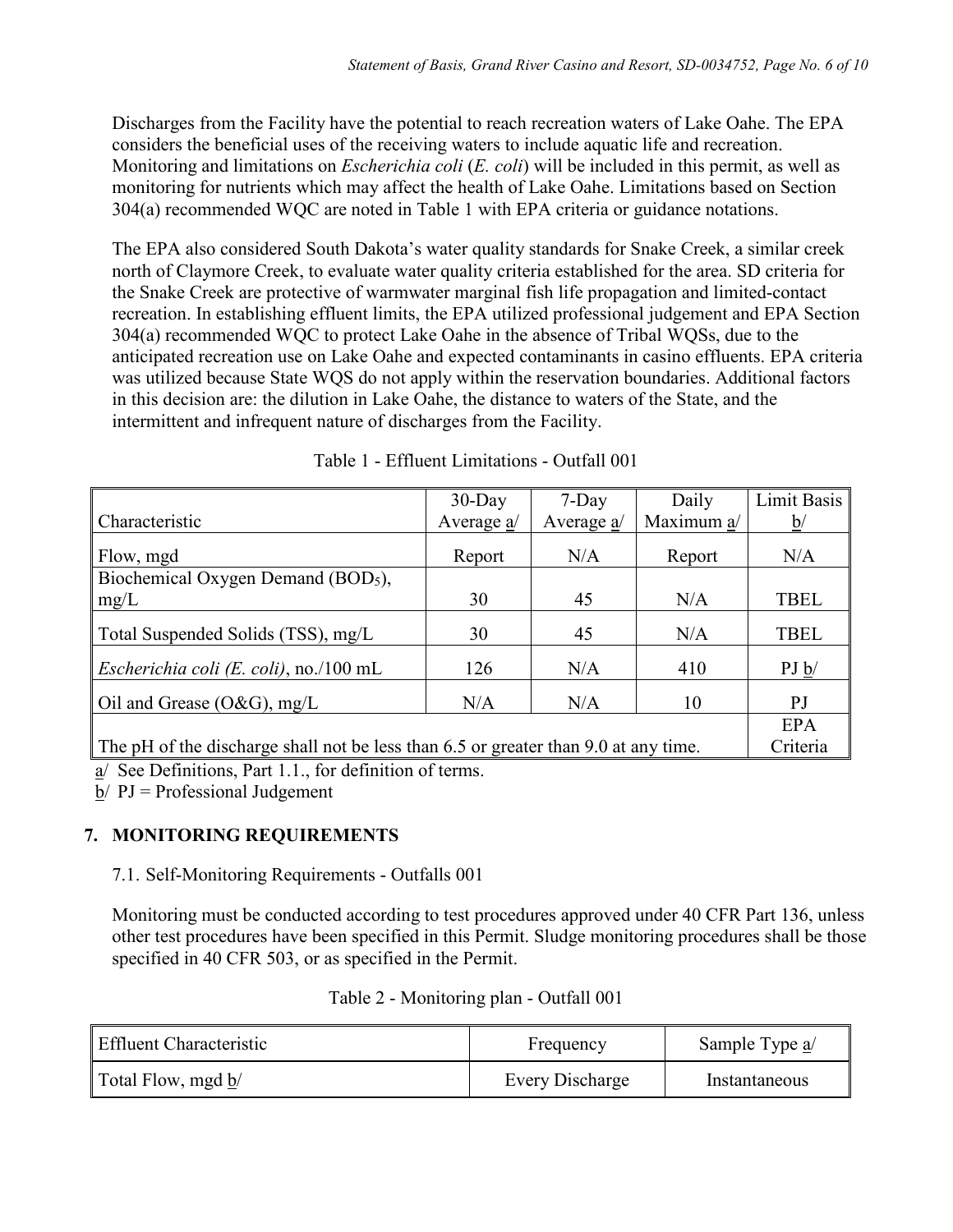| Biochemical Oxygen Demand (BOD <sub>5</sub> ), mg/L | Every Discharge        | Grab             |
|-----------------------------------------------------|------------------------|------------------|
| Total Suspended Solids (TSS), mg/L                  | <b>Every Discharge</b> | Grab             |
| <i>Escherichia coli (E. coli)</i> , no./100 mL      | <b>Every Discharge</b> | Grab             |
| Ammonia as N, mg/L d/                               | <b>Every Discharge</b> | Grab             |
| Total Kjeldahl Nitrogen, mg/L d/                    | <b>Every Discharge</b> | Grab             |
| Total Phosphorus, mg/L d/                           | <b>Every Discharge</b> | Grab             |
| pH, units                                           | <b>Every Discharge</b> | Instantaneous c/ |
| Oil and grease                                      | <b>Every Discharge</b> | Grab             |

a/ See Definitions, Permit Part 1.1., for definition of terms.

b/ Flow measurements of effluent volume shall be made in such a manner that the permittee can affirmatively demonstrate that representative values are being obtained. The average flow rate (in million gallons per day) during any discharge and the maximum flow rate observed (in mgd) shall be reported.

- c/ Analysis of pH must be taken in the field within 15 minutes of grab.
- d/ Monitoring for ammonia, nitrogen and phosphorus shall be performed only during the high production season of July through September.

# **8. FACILITY INSPECTION REQUIREMENTS**

On a weekly basis, the permittee shall inspect its wastewater treatment facility, unless otherwise modified in writing by the EPA. The Permittee shall maintain daily log in either paper or electronic format in accordance with proper record-keeping procedures and shall make the log available for inspection, upon request, by authorized representatives of the U.S. Environmental Protection Agency or the applicable Tribe.

# **9. REPORTING REQUIRMENTS**

Reporting of Monitoring Results: With the effective date of this Permit, the Permittee must electronically report quarterly discharge monitoring reports (DMR) on a quarterly frequency using NetDMR. Electronic submissions by permittees must be sent to EPA Region 8 no later than the 28th of the month following the completed reporting period. The Permittee must sign and certify all electronic submissions in accordance with the signatory requirements of the Permit. NetDMR is accessed from the internet at [https://netdmr.zendesk.com/home.](https://netdmr.zendesk.com/home)

In addition, the Permittee must submit a copy of the DMR to the Standing Rock Sioux Tribe Environmental Department. Currently, the Permittee may submit a copy to the Tribe by one of three ways: 1.) a paper copy may be mailed, 2.) The email address for Tribe may be added to the electronic submittal through NetDMR, or 3.) The Permittee may provide Tribe with viewing rights through NetDMR.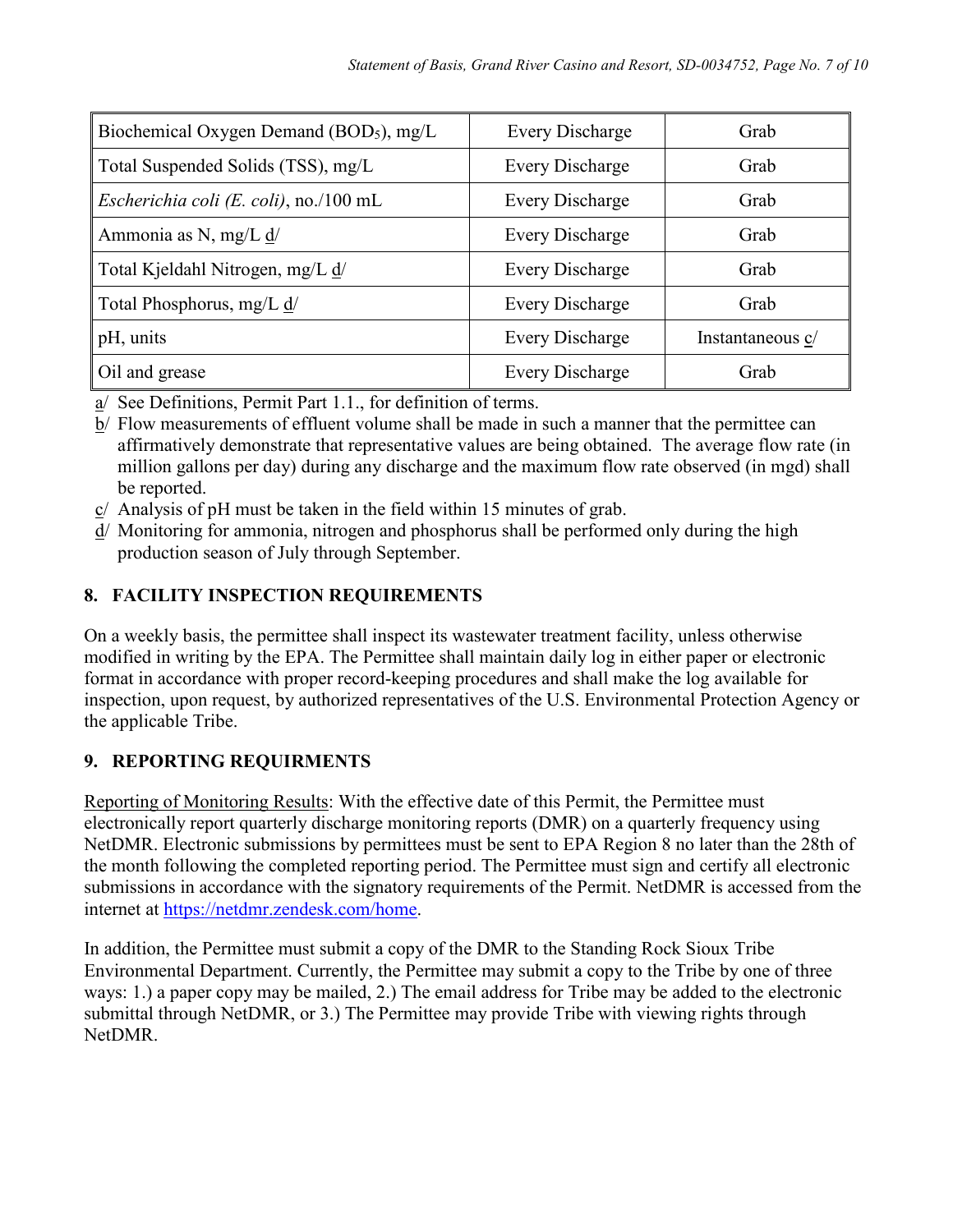### **10. ENDANGERED SPECIES CONSIDERATIONS**

The Endangered Species Act (ESA) of 1973 requires all Federal Agencies to ensure, in consultation with the U.S. Fish and Wildlife Service (FWS), that any Federal action carried out by the Agency is not likely to jeopardize the continued existence of any endangered species or threatened species (together, "listed" species), or result in the adverse modification or destruction of habitat of such species that is designated by the FWS as critical ("critical habitat"). See 16 U.S.C. § 1536(a)(2), 50 C.F.R. Part 402. When a Federal agency's action "may affect" a protected species, that agency is required to consult with the FWS, depending upon the endangered species, threatened species, or designated critical habitat that may be affected by the action  $(50 \text{ C.F.R. } § 402.14(a))$ .

The U. S. Fish and Wildlife Information for Planning and Conservation (IPaC) website program was utilized to determine federally-Listed Endangered, Threatened, Proposed and Candidate Species for Corson County. The IPaC Trust Resource Report findings are provided below.

| Figure 3 – IPaC Map Corson County |  |
|-----------------------------------|--|
|-----------------------------------|--|



| <b>Species</b>                                   | <b>Scientific Name</b> | <b>Status</b> |
|--------------------------------------------------|------------------------|---------------|
| <b>Mammals</b>                                   |                        |               |
| Northern Long-eared Bat                          | Myotis septentrionalis | T             |
| <b>Birds</b>                                     |                        |               |
| Least Tern                                       | Sterna antillarum      | E             |
| Piping Plover CH                                 | Charadrius melodus     | T             |
| Red Knot                                         | Calidris canutus rufa  | T             |
| Whooping Crane CH                                | Grus americana         | E             |
| <b>Fish</b>                                      |                        |               |
| Pallid Sturgeon                                  | Scaphirhynchus albus   | E             |
| THERE ARE NO CRITICAL HABITATS AT THIS LOCATION. |                        |               |

Table 3 – Corson County Endangered species

Symbols/Acronyms:

 $T = Threatened$ 

 $E =$ Endangered

CH = Critical Habitat Established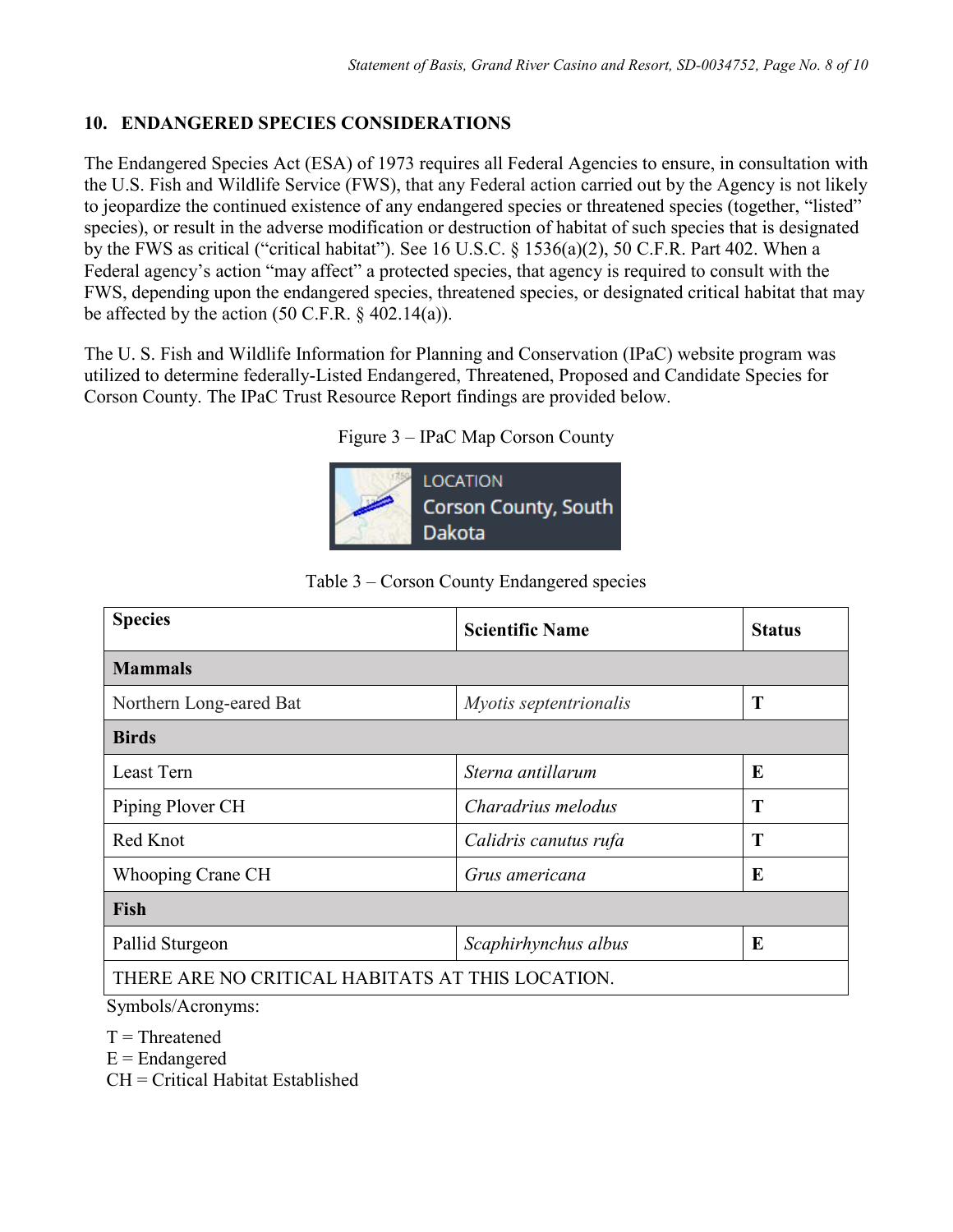### 10.1. Determination

The EPA has determined that discharges from the Grand River Casino and Resort are *not likely to adversely affect* any of the listed species for Corson County. This determination is based on the following;

- − Mammal Populations Discharges from the Facility are not known to be connected with the transmission of white-nose syndrome, the disease connected to the decline of the Northern Longeared Bat.
- − Bird Populations The infrequent Facility discharges to the dry tributary are not anticipated to affect the shore habitat for the listed bird populations. Destruction of habitat, disturbance, and predation are not anticipated effects from the discharge.
- Fish Populations The limitations in the Permit are established to protect aquatic life by limiting the pH, TSS, and BOD. The discharge is not anticipated to destroy or alter Pallid Sturgeon spawning areas or affect the environmental conditions necessary for the fish's survival.

A copy of the Permit and this Statement of Basis were sent to the U.S. FWS requesting concurrence with the EPA's finding that reissuance of this NPDES Permit is *not likely to adversely affect* any of the species listed as threatened or endangered species in Corson County. The U.S. FWS concurred with the EPA's finding on November 21, 2018.

# **11. NATIONAL HISTORIC PRESERVATION ACT REQUIREMENTS**

Section 106 of the National Historic Preservation Act (NHPA), 16 U.S.C. § 470(f) requires that federal agencies consider the effects of federal undertakings on historic properties. The U.S. National Park Service (U.S. NPS) National Register of Historic Places Focus Database was utilized to determine and evaluate resources of concern in the Grand River Casino and Resort location.

Based upon the information provided by the U.S. NPS database, the EPA does not anticipate any impacts on listed/eligible historic properties or cultural resources due to this permit issuance and/or discharges from Outfall 001.

During public notice of this permit the Tribal Historic Preservation Officer was notified of the issuance of the permit. No comments were received regarding NHPA concerns.

# **12. MISCELLANEOUS**

The effective date of the permit and the permit expiration date will be determined upon issuance of the permit. The intention is to issue the permit for a period not to exceed 5 years.

VelRey Lozano, 303-312-6128, U.S. EPA Wastewater Unit, October 2018